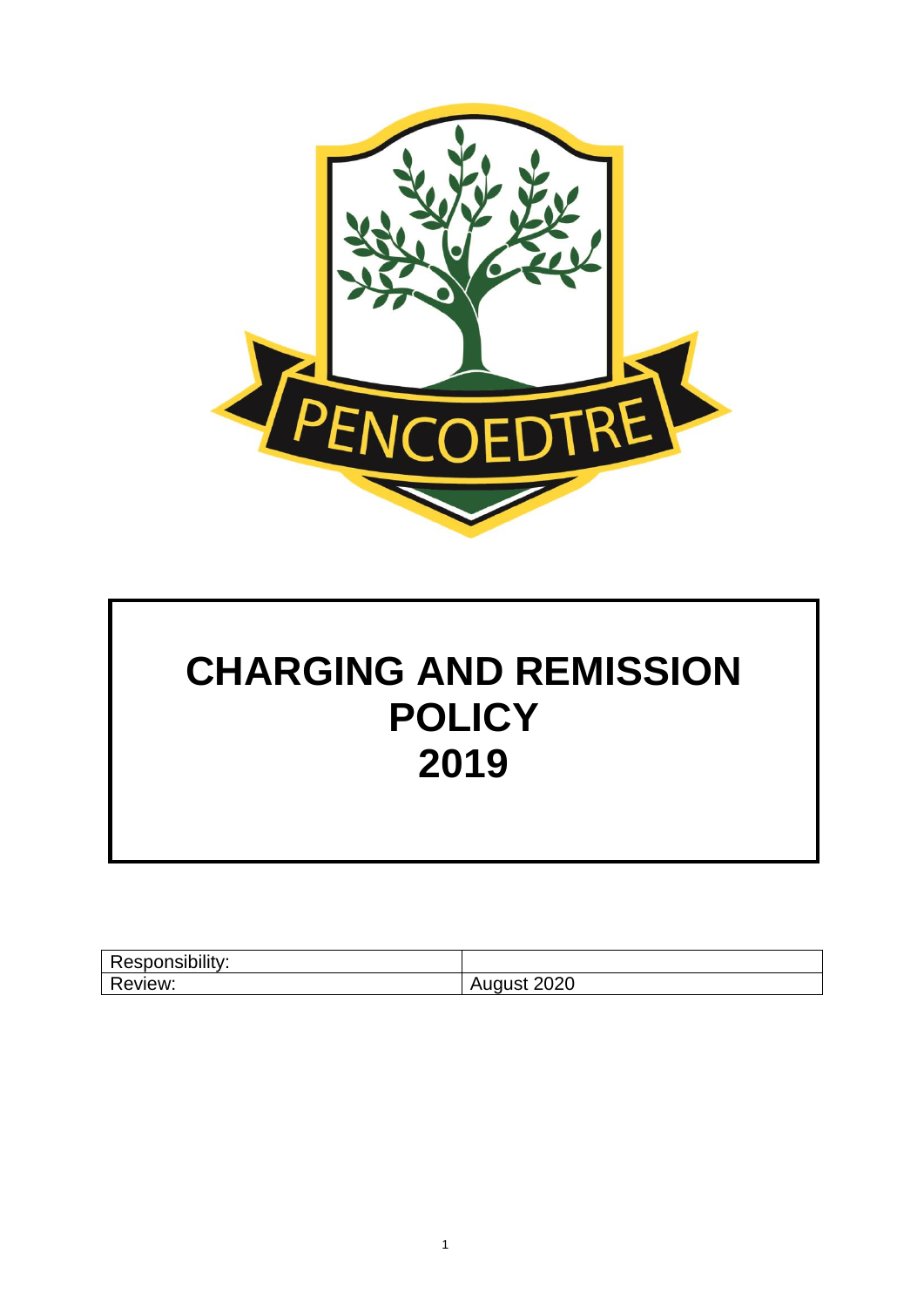## **1. Introduction**

The Governing Body acknowledges the right of every student to receive free school education and understands that activities offered wholly or mainly during normal teaching time must be made available to all students regardless of their parents' ability or willingness to help meet the cost.

The governors also recognise the valuable contribution that the wide range of additional activities, trips and residential experiences can make towards pupils' education and aim to promote and provide such activities both as part of a broad and balanced curriculum for the pupils of the school and as additional optional activities.

## **2. The Legal Position**

a. In general, no charge can be made for admitting pupils to maintained schools. The general principle that no charge can be made for education in school hours (excluding the midday break) in maintained schools was first set out in the *Education Reform Act 1988.* Guidance came in the *Circular 2/89, Education Reform Act 1988: Charges for School Activities.*

No charge can be made for any books, materials, instruments, equipment or transport for use in connection with education if the education is:

- within school hours;
- for the National Curriculum programme out-of-school hours;
- for statutory religious education; and
- for a prescribed public examination prepared for by the school.

# **b. Examinations**

No charge can be made for entry to a public examination on the Secretary of State's prescribed list, except where the pupil without good reason fails to attend or meet the requirements of the examination (e.g. fails to submit coursework) where the governing body originally paid or agreed to pay the entry fee. An examination entry fee may also be charged to parents if:

- the examination is on the set list, but the pupil was not prepared for it at the school;
- the examination is not on the set list, but the school arranges for the pupil to take it.

# **c. Admission**

No charge can be made in connection with admission to a maintained school.

# **d. Finished products**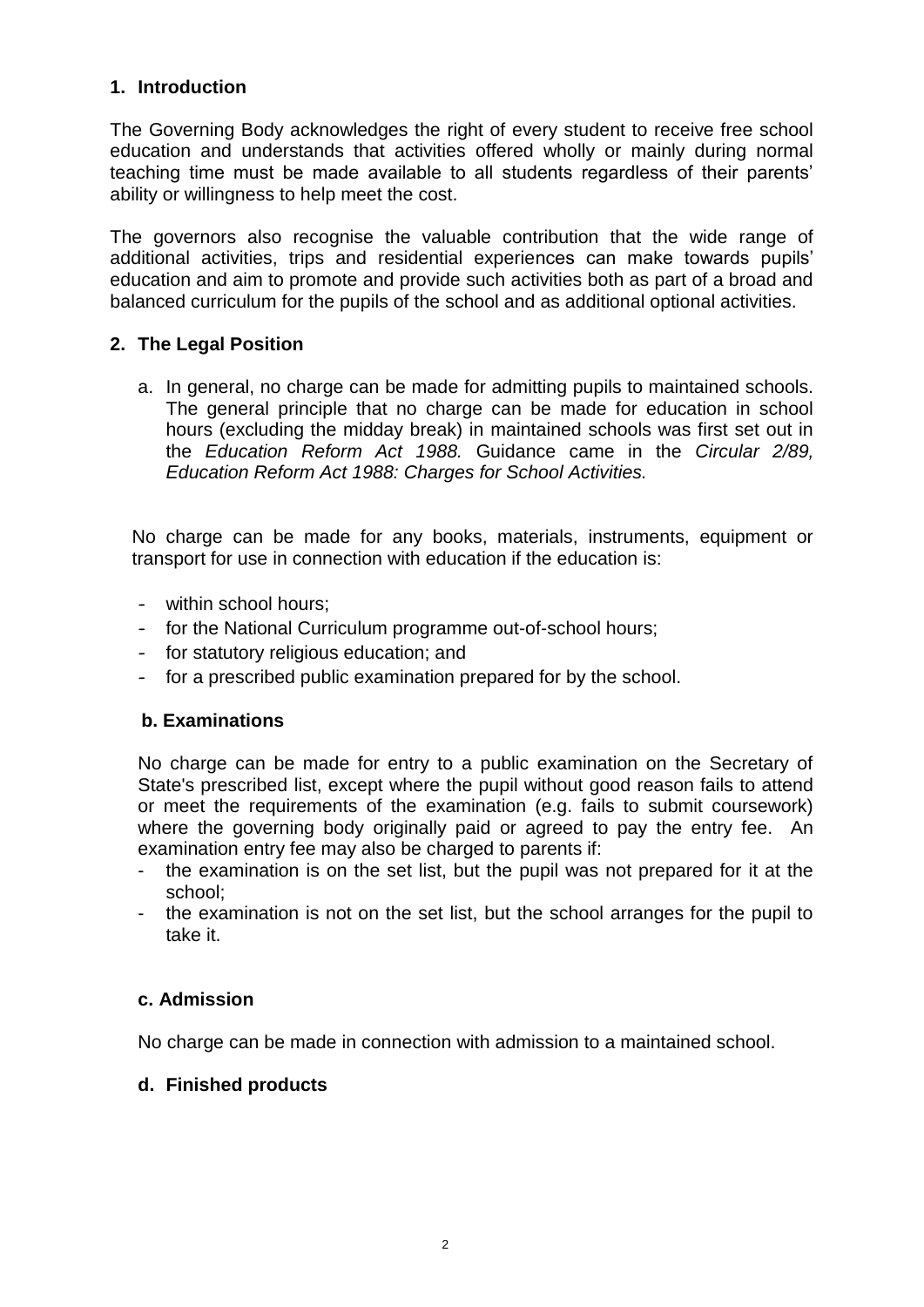Where parents have expressed a wish in advance to have a finished product made at school (e.g. in craft, art or food and nutrition lessons) a charge can be made at cost price. The parents must know the charge for the product in advance.

## **e. Board and lodging**

A charge can be made for board and lodging on residential educational visits/activities, but parents who qualify for prescribed benefits and allowances are entitled to a remission of the charges.

Guidance on how to check the eligibility (for remission of charges) of children whose families receive tax credits can be accessed via the following website: [http://wales.gov.uk/topics/educationandskills/schoolshome/fundingschools/schoolf](http://wales.gov.uk/topics/educationandskills/schoolshome/fundingschools/schoolfunding/chargingforschoolactivities/?lang=en) [unding/chargingforschoolactivities/?lang=en](http://wales.gov.uk/topics/educationandskills/schoolshome/fundingschools/schoolfunding/chargingforschoolactivities/?lang=en) )

## **f. Transport**

Transport to and from home to any activity not provided by, but permitted by, the school, can be charged for (the main example is work experience).

It is not possible to levy a compulsory charge for transport or admission costs for swimming lessons or visits to museums etc. during school hours.

## **g. Voluntary contributions**

Parents may volunteer to pay for any educational activity. The school may request voluntary contributions for any visits/activities both inside and outside school time. However, NO pupil may be excluded from the activity for not having paid the contribution. The Headteacher and governing body may ask parents for a voluntary contribution towards the cost of:

- any activity which takes place during school hours;
- school equipment;
- school funds generally.

Where there are not enough voluntary contributions to make the activity possible, and there is no way to make up the shortfall, then regretfully the activity will be cancelled.

## **h. Permitted charges**

The following are permitted charges:

- charges for board and lodging on trips;
- costs of lost and destroyed school property and breakages;
- any costs associated with individual tuition in the playing of musical instruments whether in or out of school hours (UNLESS it is provided as part of a syllabus for a prescribed public examination or is required by the National Curriculum);
- the cost of optional extras provided outside school hours (or mainly outside school hours), but the charge must not exceed the cost of the provision, and parents must agree to their child receiving the optional extra;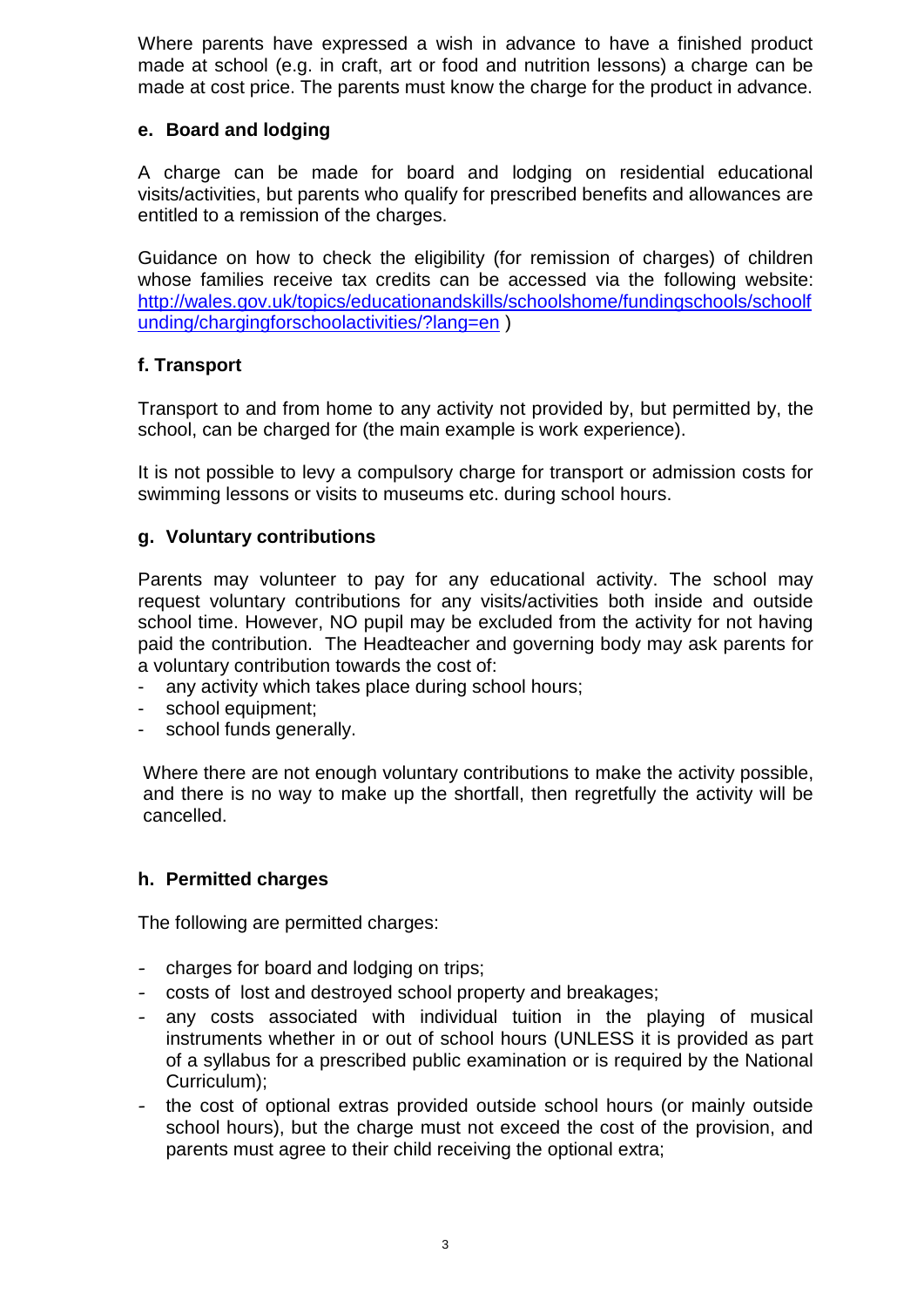- the cost of entering a pupil for a public examination not prescribed in regulations, and the cost for preparing the pupil for such an examination out of school hours; and
- re-sits of prescribed public examinations where no further preparation has been provided by the school.

In all cases where a permitted charge is likely to be made the parents must be told the amount in advance.

## **i. Activities partly during school hours**

In order to determine whether an activity that is undertaken partly during school hours and partly out of school hours the 50% rule is applied:

- **Non-Residential Activities**: if 50% or more is spent on an activity in school time (including travelling time, but excluding midday breaks) the whole activity is deemed to be inside school time, and cannot be charged for; and
- **Residential Activities**: the number of half-days is counted (a half-day being any 12-hour period ending noon or midnight). If the number of days and halfdays spent on the activity is greater than the number of school sessions (morning and afternoon sessions) that a pupil would spend on a normal school day, the activity is deemed to take place outside school hours, and vice-versa. Travelling time is included in the time spent on the activity.

When a departure or return time splits a half-day then all the half-day counts if more than 50% of the half-day is used for the activity.

## **3. School Policy**

The law allows governing bodies to charge only for the defined activities if they have first made a policy on charging and remissions.

Parents will be made aware of the policy, and where they can consult it. This requirement should be set out in each maintained school prospectus.

## **4. Third parties**

The school is permitted to charge for the provision of educational services by a third party, but schools must ensure that the monies are paid directly to the third party organisation.

In such cases, if the activity is in school time, the school has to formally grant leave of absence to the pupils taking part, as the activity would no longer technically be part of the school's official programme.

It is likely, too, that any staff taking part in the activity would also have to be granted leave of absence. The Head must consider carefully the position of accompanying staff, depending on the precise nature and duration of the visit.

No charges will be made for children learning to play musical instruments as part of the national curriculum; or part of a syllabus for a prescribed public examination that the pupil is being prepared for by the school, or part of religious education; or the cost associated with preparing a pupil for an examination.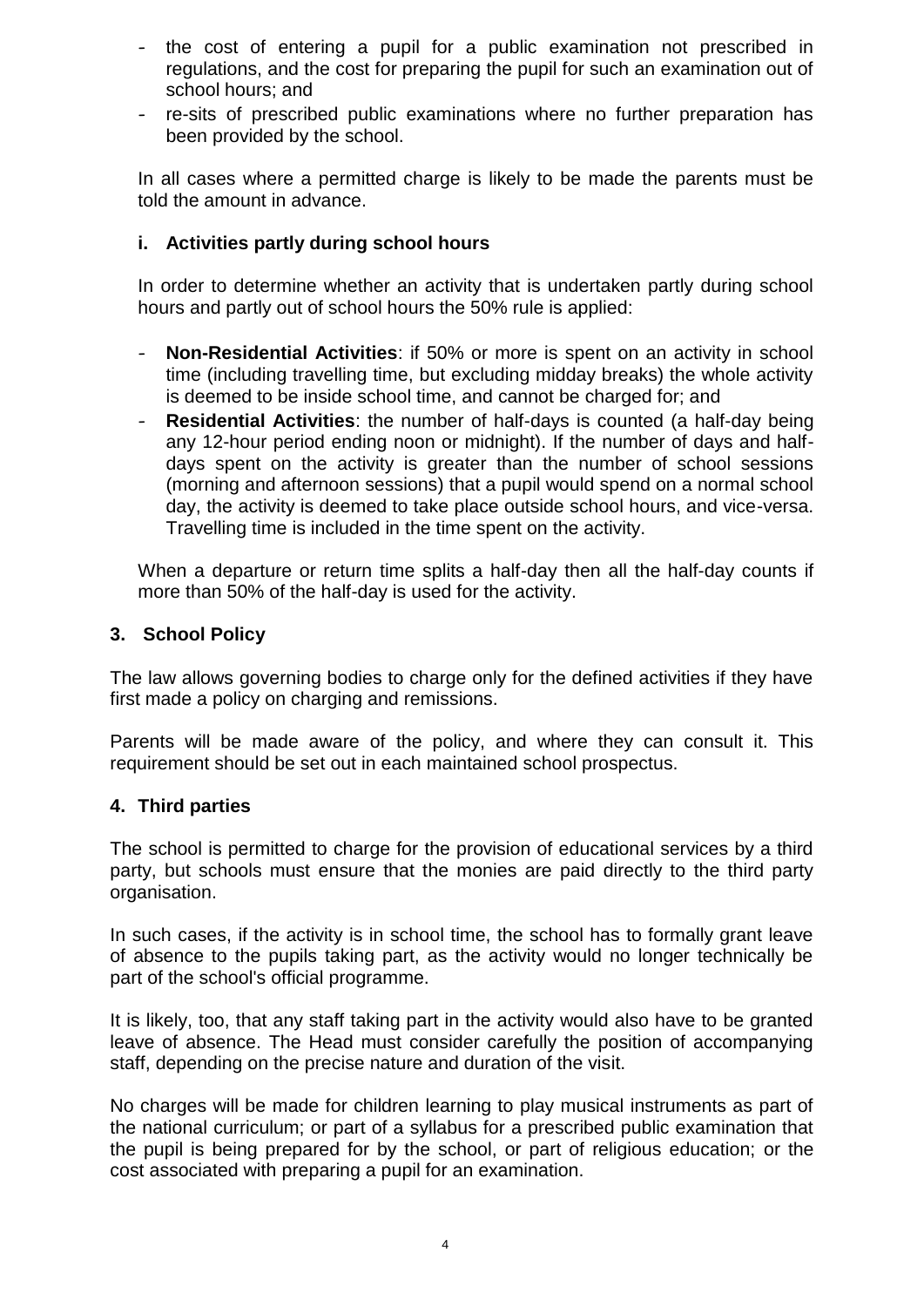## **5. The Governors Charging Policy**

The governing body, therefore, reserves the right to make a charge in the following circumstances for activities organised by the school**:**

## **a) Practical subjects**

- Where parents have indicated in writing that they wish to own a finished product, a charge will be made. The charge shall not exceed the cost of the materials used by the student.

## **b) Residential Trips**

The board and lodging element of approved residential activities deemed to take place in school hours. The cost will not exceed the actual cost of the provision and prior written confirmation from the parent is required that he/she is willing to pay the charge.

## **c) Activities outside School Hours**

The full cost to each pupil of all approved activities deemed to be optional extras taking place outside school hours and therefore not part of the national curriculum.

## **6. Voluntary Contributions**

The governing body reserves the right to ask parents for a voluntary contribution towards the cost of:

- any activity which takes place during school hours;
- school equipment;
- school funds generally.

Parents may be advised that the continuance of an activity may depend upon voluntary contributions but once it has been decided to run such an activity, no qualifying child will be excluded on the grounds of voluntary contributions.

## **7. Private Use of Facilities**

Private use of the telephone and photocopying facilities by pupils are not permitted. In the rare case that a private telephone call is made it is deemed to be an emergency and no charge is made.

## **8. Remissions**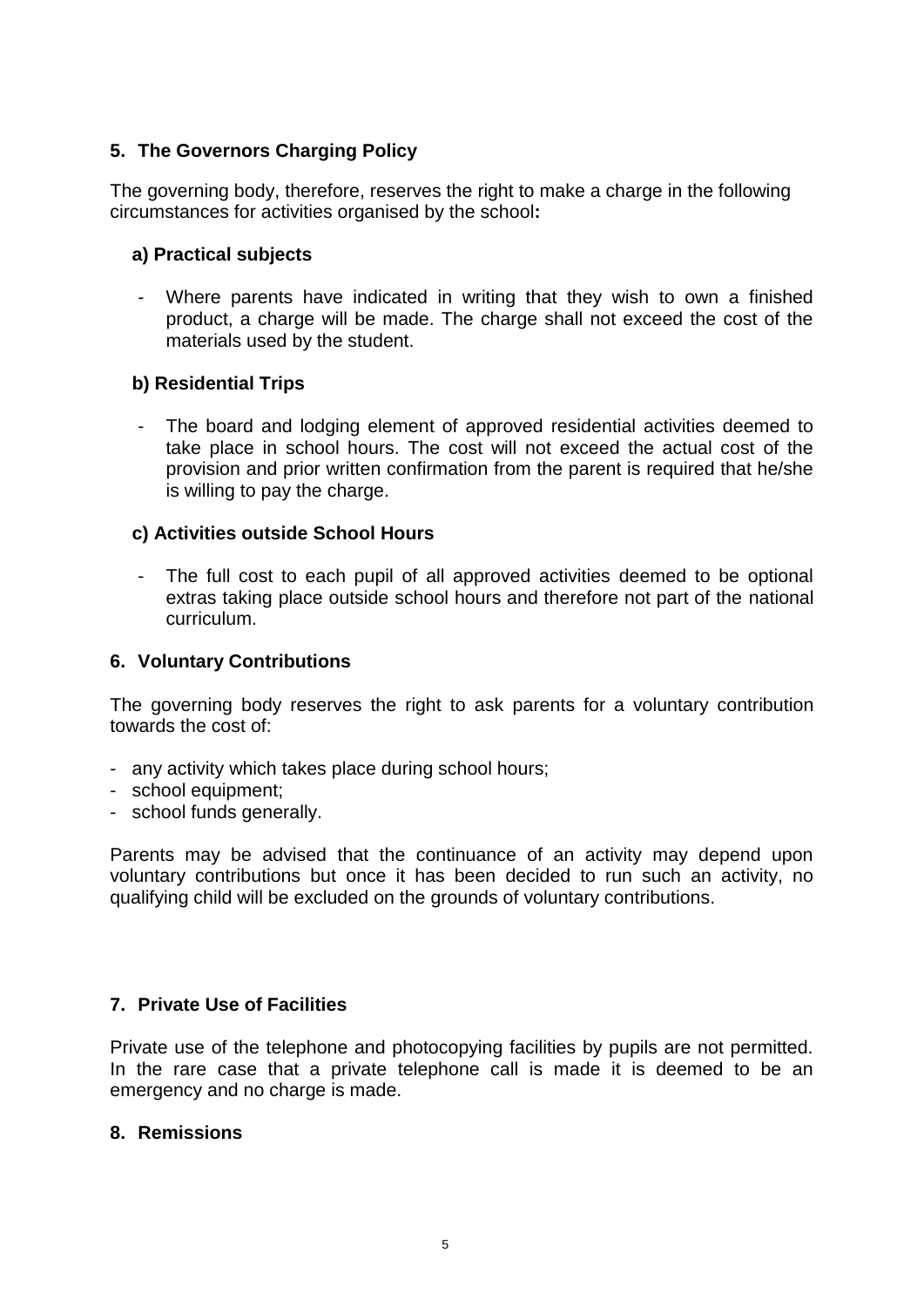Parents of pupils who are in receipt of the following support payments will, in addition to having free school meals entitlement, also be entitled to the remission of charges:

- Income Support;
- Income-based Jobseeker's Allowance;
- Support under part V1 of the Immigration and Asylum Act 1999;
- Child tax Credit provided the parent is not entitled to Working Tax Credit and their annual income does not exceed £15,575.
- Guaranteed State Pension Credit.

When arranging a chargeable activity such parents will be invited in confidence for the remission of charges in full or in part.

The Head in consultation with the Chair of Governors will make authorisation for such remission.

## **9. Equal Opportunities**

The Head will ensure that the school's equal opportunities policies are observed in implementing the policy.

## **10.Responsibilities**

The governing body is responsible for making and reviewing the policy.

The Business Manager is responsible for the implementation of the policy and ensuring that staff, parents and pupils know the details as appropriate.

Other staff may be responsible for implementing the policy as part of their overall responsibilities (e.g., the Educational Visits Coordinator, or Heads of Department).

## **11.Monitoring and Review**

The Business Manager will report on the policy to the Head as appropriate.

The Head will report to the governors' finance committee on any relevant aspects of the working of the policy as appropriate.

The governing body will review the policy every three years.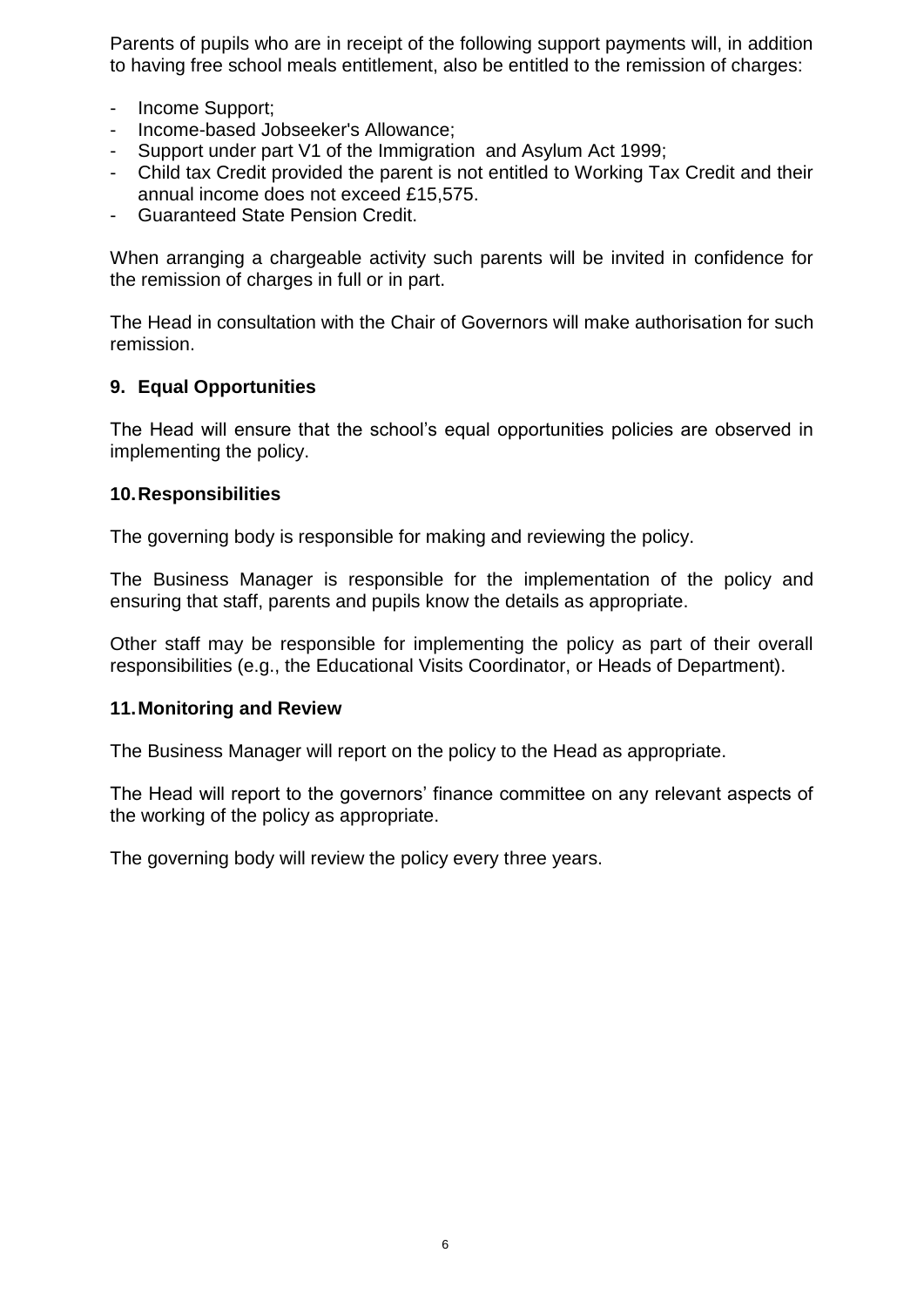#### Appendix 1. Procedures for Charging for school activities

Charging for school activities is complex. Any member of staff planning to charge students for any activity must consult the Head before doing so.

Teaching staff will not be involved in the collection of monies in line with the Workload Agreement, but the following exceptions exist:

- a) Class sales these result from the sale of items produced during lessons (e.g. Technology subjects) and of revision books. Parents will be expected to pay for ingredients and materials for practical subjects where the finished product is taken home and for revision books. (Subject Leaders concerned should keep records and are responsible for ensuring that details of income from sales are recorded and are available for inspection.) Monies must be handed to the Financial Administrator who will ensure that the appropriate budget is credited. Please remember that you may not charge pupils for materials they require in lessons.
- b) Payments from pupils/parents in respect of lost/damaged property/books etc. Income must be paid to the Financial Administrator who will issue a receipt. It is the policy of the school to charge parents/pupils for loss/damage to books or property. Staff charging for lost/damaged books should do so in line with the school policy. In the case of loss/damage involving large sums full compensation is usually not practicable and a reasonable payment will have to be negotiated with parents. Subject teachers should consult with their Subject Leaders who will always consult with the Head for any sums involved. All such requests must be requested in writing. Teachers are not required to collect this money; students are required to take the money clearly marked in a sealed envelope to the Finance Department.
- c) Payments for field studies/courses or trips Parents will be expected to pay for board, lodging and travel on residential visits. The cost of all of the supply cover for supervising staff will be a factor in the charge levied to parents and this must be discussed with the Head before the trip is agreed. Income cannot be collected by teachers. All monies must be paid to the Finance Department by the student with relevant records kept by the trip leader. Students are required to place money and trip details in a sealed, clearly labelled envelope and take to the Finance Department during form tutor time or break time only.
- d) Music Tuition parents of pupils wishing to take the opportunity to be involved in music tuition will be informed of the cost and will be billed termly.
- e) Dinner Monies these are paid directly to the cafeteria till/fob machines.
- f) Examination entries these are paid by the school. Candidates will usually be expected to pay for resit examinations with the exception of cases where the school has provided extra curriculum time for the preparation of candidates for these examinations.

A small proportion of staff will be entitled to free meals because of a voluntary lunchtime activity. This must not exceed 2 per week. A claim form must be completed each term.

A record constitutes any document recording payment by individual students.